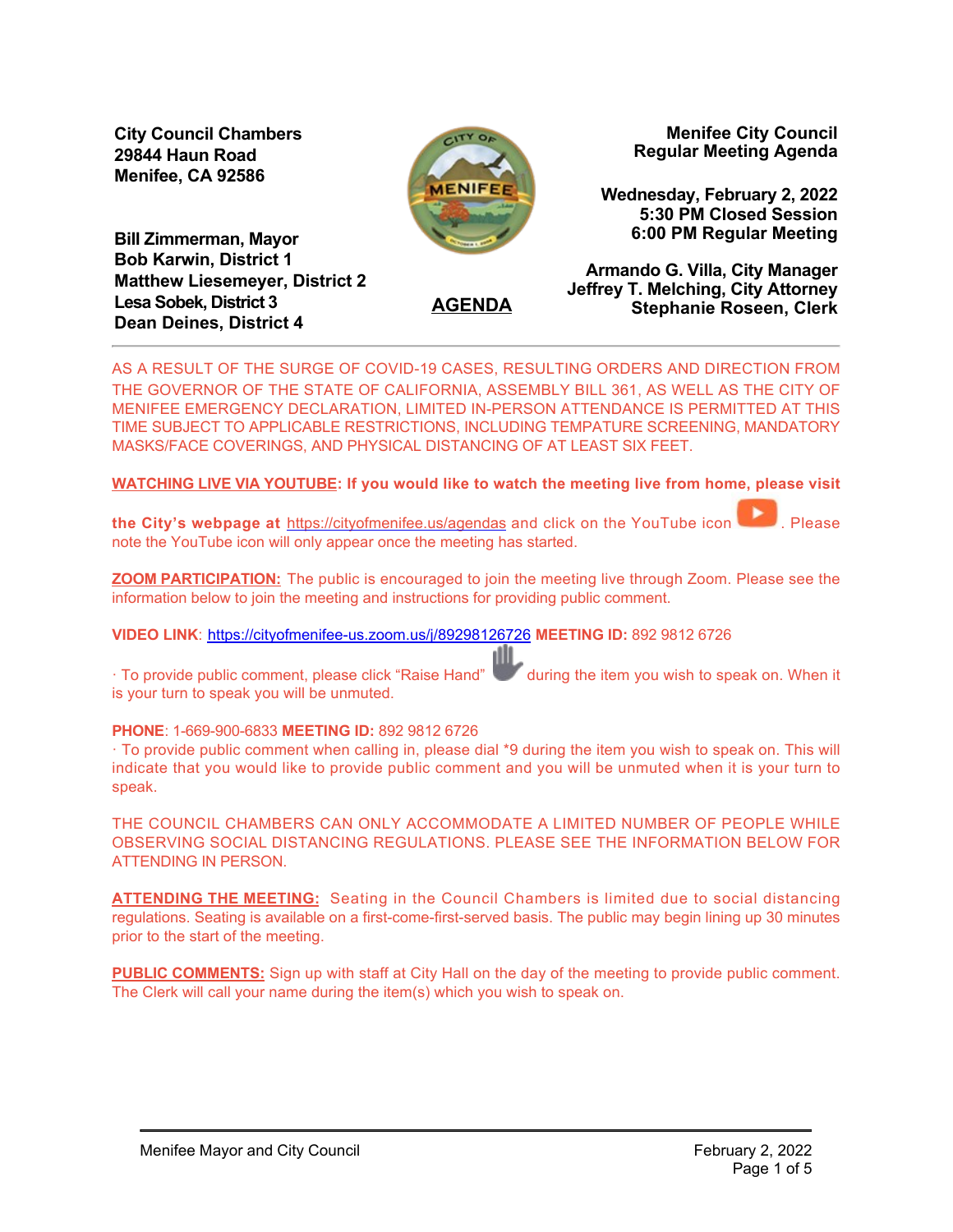# **CLOSED SESSION (5:30 PM)**

**1.** CONFERENCE WITH LEGAL COUNSEL ‐ EXISTING LITIGATION – Pursuant to Government Code Section 54956.9(d)(1) — Fuhrman v. City of Menifee, Menifee Code Enforcement, Riverside County Superior Court Case No. SWC 19042

# **REGULAR MEETING (6:00 PM)**

- **1. CALL TO ORDER**
- **2. ROLL CALL**

# **3. WORDS OF INSPIRATION**

3.1. Pastor Mike Johnson – Impact Church

# **4. PLEDGE OF ALLEGIANCE**

# **5. PRESENTATIONS**

- 5.1. Redistricting Process and Draft Map Update (6:05 PM Start)
- 5.2. Fire Department Quarterly Update

# **6. AGENDA APPROVAL OR MODIFICATIONS**

## 7. **PUBLIC COMMENTS (NON-AGENDA ITEMS)**

*This is the time for members of the public to address the Council about items which are NOT listed on the* agenda. The Ralph M. Brown Act limits the Council's ability to respond to comments on non-agendized *matters at the time such comments are made. Each speaker will be limited to three minutes on any single item.*

# **8. COUNCILMEMBER UPDATES AND COMMENTS**

## **9. APPROVAL OF MINUTES**

9.1 January 19, 2022 Minutes

## **10. CONSENT CALENDAR**

*All matters on the Consent Calendar are to be approved in one motion unless a Councilmember requests a separate action on a specific item on the Consent Calendar. If an item is removed from the Consent Calendar, it will be discussed individually and acted upon separately.*

10.1 Waiver of Reading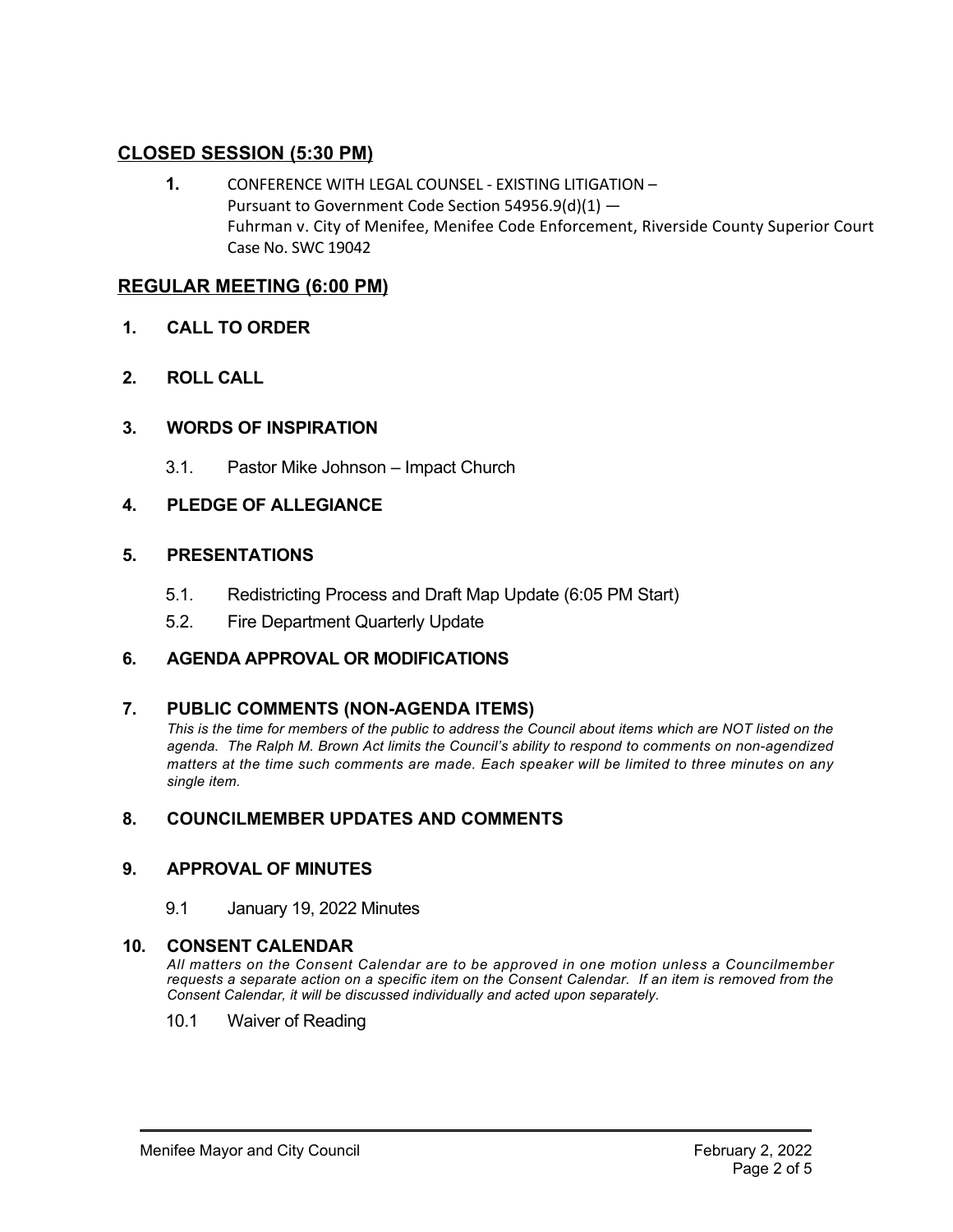# **RECOMMENDED ACTION**

- 1. Waive the reading in full of any and all Ordinances listed on this agenda and provide that they be read by title only.
- 10.2 Warrant Register

# **RECOMMENDED ACTION**

- 1. Ratify and approve the Voucher List dated 01/14/2022, and the Payroll Register/Other EFT's dated 01/03/2022, 01/05/2022, 01/07/2022, and 01/11/2022, which have a total budgetary impact of \$1,973,803.68.
- 10.3 Assembly Bill 361 Findings for Remote Meetings

# **RECOMMENDED ACTION**

- 1. Adopt a Resolution with findings related to the state of emergency due to COVID-19, authorizing the City Manager to continue to implement teleconference accessibility to conduct all public meetings pursuant to Assembly Bill 361.
- 10.4 Behavioral Health Memorandum of Understanding for Crisis/Triage Mental Health **Services**

## **RECOMMENDED ACTION**

- 1. Approve and authorize the City Manager, or his designee, to enter into a Memorandum of Understanding with the County of Riverside, on behalf of Riverside University Health Systems – Behavior Health (RUHS – BH).
- 10.5 Recycled Water Accelerated Retrofit Program at La Ladera Park

## **RECOMMENDED ACTION**

- 1. Authorize participation in the Eastern Municipal Water District's (EMWD) Recycled Water Accelerated Retrofit Program (ARP) for La Ladera Park; and
- 2. Authorize the City Manager to execute the necessary documents to participate in EMWD's Recycled Water ARP, including but not limited to, the Notice of Intent and Contact Form; and
- 3. Authorize the City Manager to approve participation in future recycled water projects under the Recycled Retrofit Water ARP as identified by EMWD and City staff to the benefit of the City.
- 10.6 Final Map and Agreements for Parcel Map 37145, On Deck, by VSK Investments, LLC.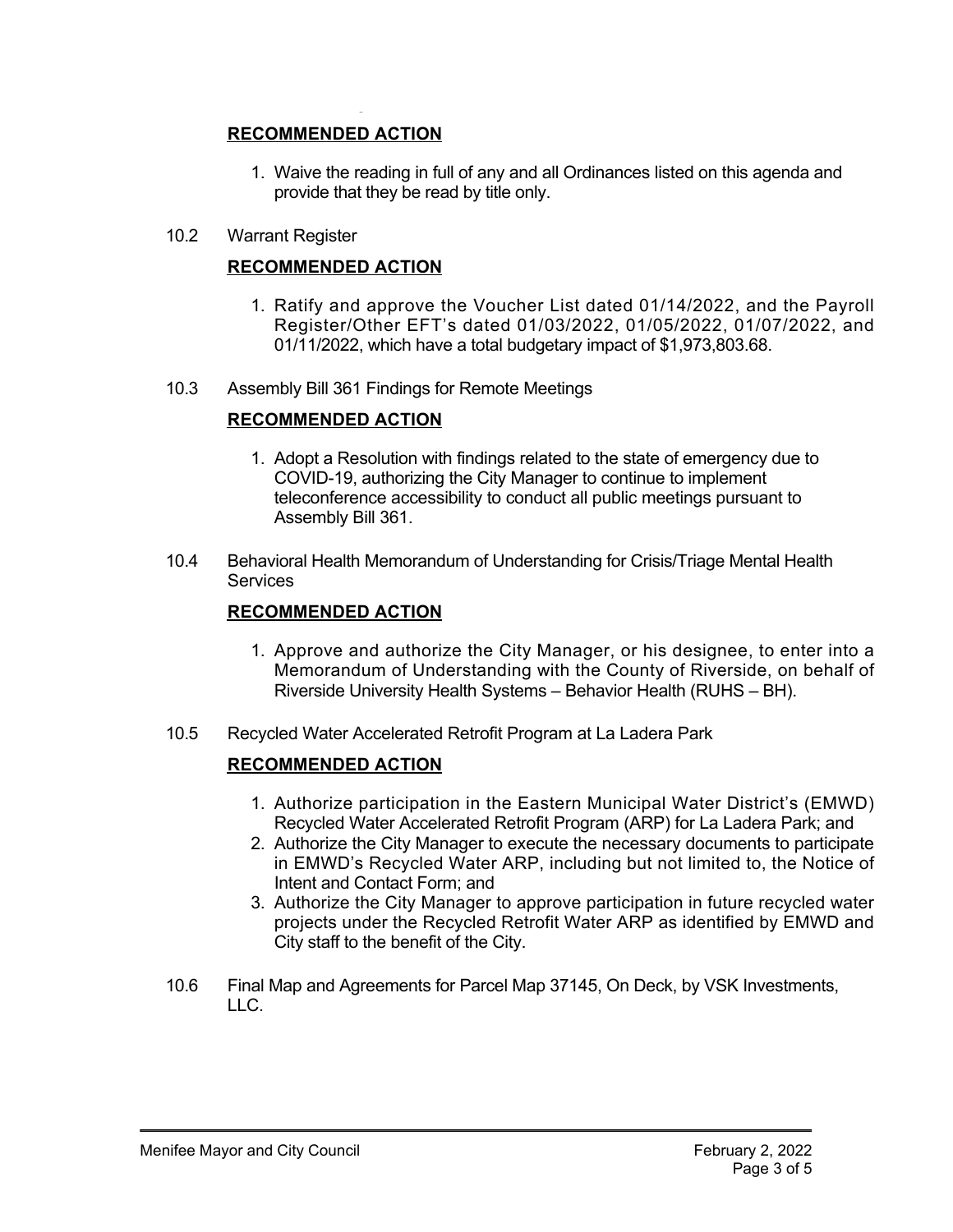# **RECOMMENDED ACTION**

- 1. Approve and authorize the City Manager to execute security agreements for streets and drainage improvements to guarantee completion of required improvements associated with Parcel Map (PM) 37145 located at the intersections of Trumble Road and Highway 74, and
- 2. Approve and authorize the City Manager to execute Maintenance Services Community Facilities District agreement for PM 37145; and
- 3. Approve and authorize the filing of the final map for PM 37145.
- 10.7 Acceptance of Public Improvements, Menifee Town Center, Tract Map 37179 by Lennar Homes of California, Inc.

# **RECOMMENDED ACTION**

- 1. Accept the public streets/drainage, water system, and sewer system improvements for Tract Map (TM) 37179, located west of Haun Road and north of La Piedra Road; and
- 2. Approve the 90% bond reduction for TM 37179.

# **11. PUBLIC HEARING ITEMS**

11.1 Community Development Block Grant 2022-2027 Consolidated Plan Preliminary Priorities Discussion

# **RECOMMENDED ACTION**

- 1. Receive the summary of community outreach and process for the City's next five-year 2022-2027 Consolidated Plan for the use of U. S. Department of Housing and Urban Development Federal Community Development Block Grant funds by the City's Community Development Department; and
- 2. Discuss and provide feedback regarding priorities for the next five-year Consolidated Plan activities and programs.

## **12. DISCUSSION ITEMS**

12.1 Memorandum of Understanding with Menifee Global Medical Center

# **RECOMMENDED ACTION**

- 1. Approve and authorize the City Manager to execute a Memorandum of Understanding between the City of Menifee and Menifee Global Medical Center.
- 12.2 Welcome Home Vietnam Veterans Day